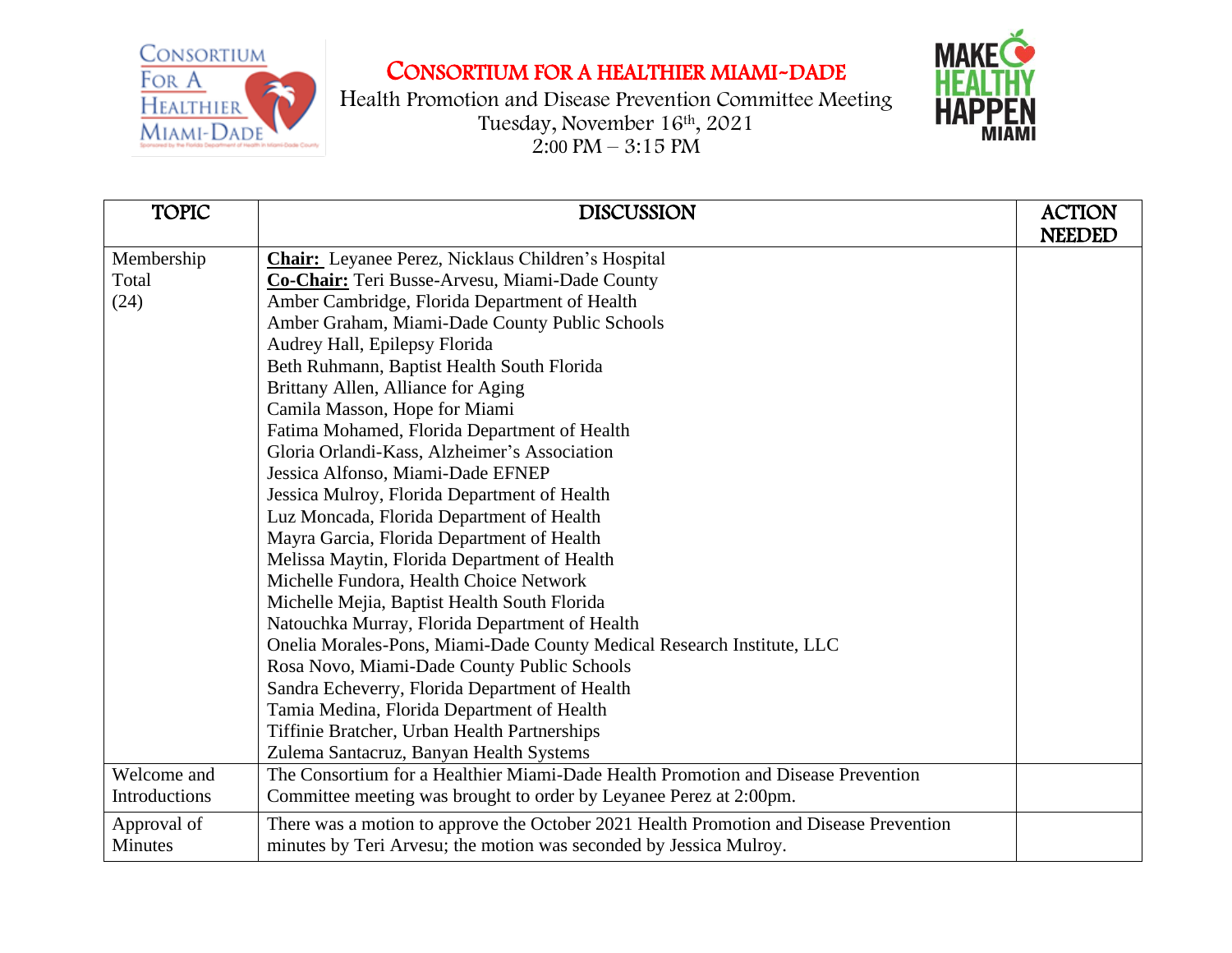

CONSORTIUM FOR A HEALTHIER MIAMI-DADE

Health Promotion and Disease Prevention Committee Meeting Tuesday, November 16th , 2021  $2:00 \text{ PM} - 3:15 \text{ PM}$ 



| <b>Executive Board</b><br>Update | The Executive Board had a presentation by the Children's Issues Committee about their QR<br>$\blacksquare$<br>Resource flyer.<br>The Board also discussed the 2 <sup>nd</sup> Annual Bounty of Health Drive-Thru Food Distribution<br>which will be taking place on Thursday, November 18 <sup>th</sup> , 2021.<br>The Board discussed the status of COVID-19. Last week, the rate of positivity was 1.8%.<br>$\blacksquare$<br>There is a 95% vaccine rate for those 12 years of age and over.<br>The Board discussed the Worksite Wellness Awards and a new grant that was awarded to the<br>$\blacksquare$<br>Florida Department of Health in Miami-Dade County.<br>During the next meeting, the Board will have a presentation on Mental Health.<br>$\blacksquare$                                                                                                                                                                                                                                                                                                                                                                                                                                                                                                           |
|----------------------------------|----------------------------------------------------------------------------------------------------------------------------------------------------------------------------------------------------------------------------------------------------------------------------------------------------------------------------------------------------------------------------------------------------------------------------------------------------------------------------------------------------------------------------------------------------------------------------------------------------------------------------------------------------------------------------------------------------------------------------------------------------------------------------------------------------------------------------------------------------------------------------------------------------------------------------------------------------------------------------------------------------------------------------------------------------------------------------------------------------------------------------------------------------------------------------------------------------------------------------------------------------------------------------------|
| Presentation                     | "Basic Seizure Recognition, Seizure First Aid and EFL Services" was presented by Audrey<br>$\blacksquare$<br>Hall, Community Resource Specialist at Epilepsy Florida.                                                                                                                                                                                                                                                                                                                                                                                                                                                                                                                                                                                                                                                                                                                                                                                                                                                                                                                                                                                                                                                                                                            |
| Work Plan<br>Discussion          | Canceled: Tuesday, December 21st, 2021 committee meeting.<br>$\blacksquare$<br>By September 30, 2024 the committee will work to host an annual health fair for the<br>community.<br>2nd Annual Bounty of Health Drive-Thru Food Distribution will be this Thursday,<br>$\circ$<br>November 18th, 2021 from 9am-12pm at the West Perrine Health Center. This will be<br>a 2-part event consisting of a virtual educational component and a drive-thru health fair<br>and food distribution. The Virtual Education Series will take place on November 17 <sup>th</sup> ,<br>2021 at 1pm.<br>Thank you to all our partners who are participating. This year, no vendors will be on-<br>site. Pictures $\&$ the resource guide will be sent digitally.<br>By September 30, 2024 the committee will work to create a curriculum/state of address to<br>elected officials.<br>The committee discussed selecting an initiative to focus on to include in their state of<br>$\circ$<br>address. Food insecurity was suggested.<br>There is an opportunity to use a polling feature to gather more information. Committee<br>$\circ$<br>members can also share responsibility in creating the state of address. The polling<br>feature will be used during the January committee meeting. |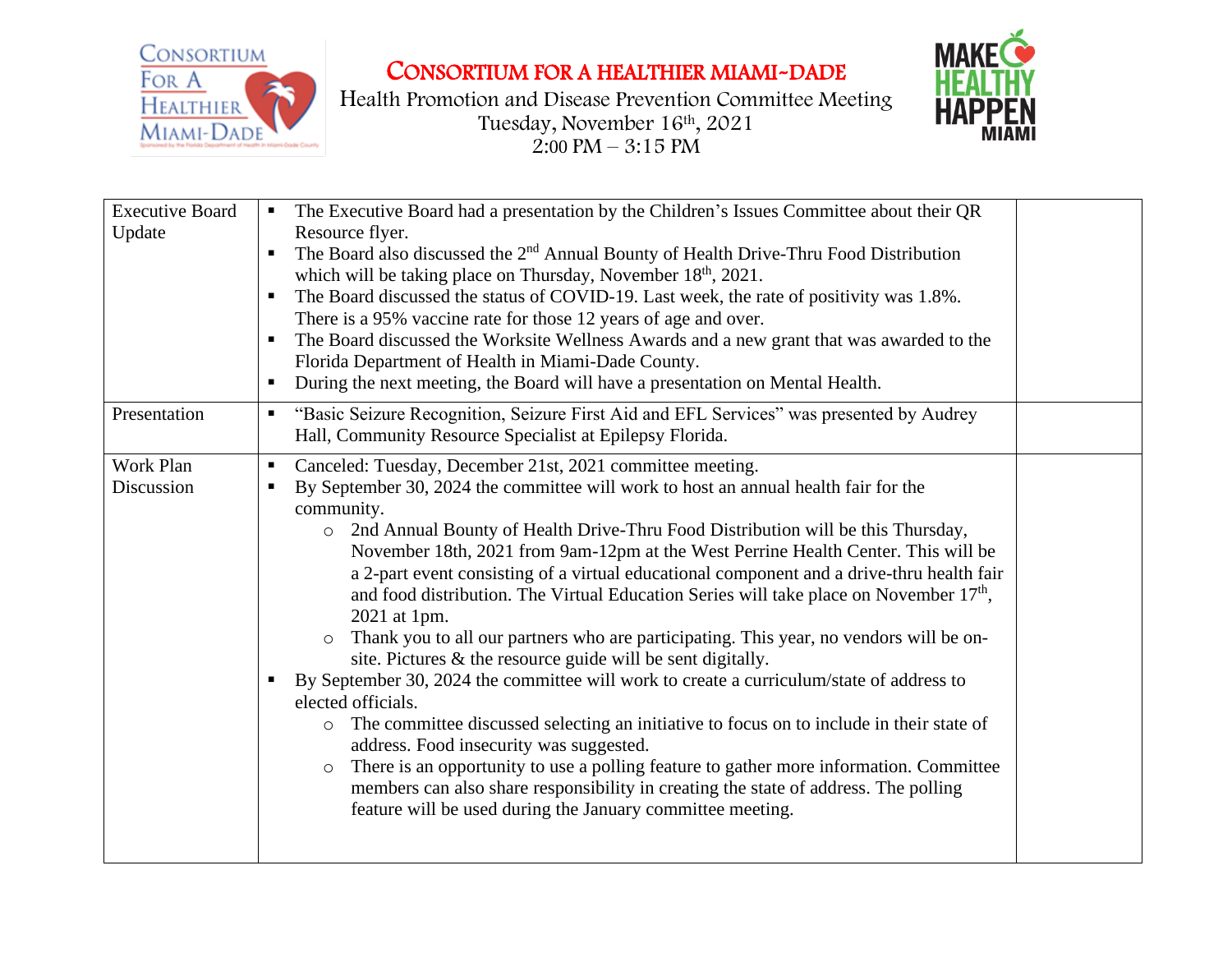

CONSORTIUM FOR A HEALTHIER MIAMI-DADE

Health Promotion and Disease Prevention Committee Meeting Tuesday, November 16th , 2021  $2:00 \text{ PM} - 3:15 \text{ PM}$ 



|                                           | By September 30, 2024 the committee will work to encourage increased physical activity<br>п<br>through messaging.<br>The committee discussed the various health observances for each month of quarter Jan-<br>Mar. Committee members had the opportunity to sign-up for a month and topic of their<br>choosing. Committee members will be responsible for submitting an article or social media<br>message related to physical activity. Submissions should be sent to<br>Melissa.Maytin@flhealth.gov.                                                                                                                                                                                                                                                                                                                                                                                                                                                                                                                                                                                                                                                                                                                                                                                                                                                                                                                                                                                                                                                                                                                                                                                                                                                                 |  |
|-------------------------------------------|------------------------------------------------------------------------------------------------------------------------------------------------------------------------------------------------------------------------------------------------------------------------------------------------------------------------------------------------------------------------------------------------------------------------------------------------------------------------------------------------------------------------------------------------------------------------------------------------------------------------------------------------------------------------------------------------------------------------------------------------------------------------------------------------------------------------------------------------------------------------------------------------------------------------------------------------------------------------------------------------------------------------------------------------------------------------------------------------------------------------------------------------------------------------------------------------------------------------------------------------------------------------------------------------------------------------------------------------------------------------------------------------------------------------------------------------------------------------------------------------------------------------------------------------------------------------------------------------------------------------------------------------------------------------------------------------------------------------------------------------------------------------|--|
| Recognition of<br>Improved<br>Performance | By September 30, 2024 the committee will work to support Tobacco 21.<br>п<br>o The committee had a presentation by Dr. Thurer during the last meeting.                                                                                                                                                                                                                                                                                                                                                                                                                                                                                                                                                                                                                                                                                                                                                                                                                                                                                                                                                                                                                                                                                                                                                                                                                                                                                                                                                                                                                                                                                                                                                                                                                 |  |
| Partner Updates                           | November is Alzheimer's Awareness Month. The Alzheimer's Association is having their<br>п<br>Walk to End Alzheimer's this Saturday, November 20 <sup>th</sup> , 2021 at Tropical Park. The event<br>begins at 8:00am with the walk beginning at 9:30am. It is a 2-mile walk. You can register<br>online at: alz.org.<br>The Florida Department of Health in Miami-Dade County offers the Journey to Wellness Rx.<br>ш<br>It is a non-pharmaceutical prescription that encourages physical activity, weight management,<br>chronic disease management, and tobacco cessation information. The Journey to Wellness Rx<br>is free. If you are providing direct services, this is a great way to provide your clients with<br>resources. For more information and to order, visit:<br>https://www.healthymiamidade.org/journey-to-wellness-rx/.<br>Banyan Health Systems has the city of Miami's only Mobile Crisis Response Team available<br>$\blacksquare$<br>24 hours a day, 7 days a week including holidays. The crisis hotline is 305-774-3616. They<br>have bilingual accessors and a vehicle that will drive anywhere in Miami-Dade County to help<br>anyone who is experiencing a mental health or substance use crisis, including psychotic<br>symptoms like hallucinations, delusions, suicidal ideation, or homicidal thoughts. Clients will<br>be linked to services.<br>Urban Health Partnerships is working to promote the COVID-19 vaccinations. Partnering with<br>п<br>University of Miami in which they will be offering vaccinations at Booker T in Overtown.<br>They will also be putting on a Cash Mob to promote healthy eating for the youth at Pretty<br>Healthy 12/3/21 and LC Roti 12/7/21 from 3:30pm-5pm in Miami Gardens. Please bring cash |  |